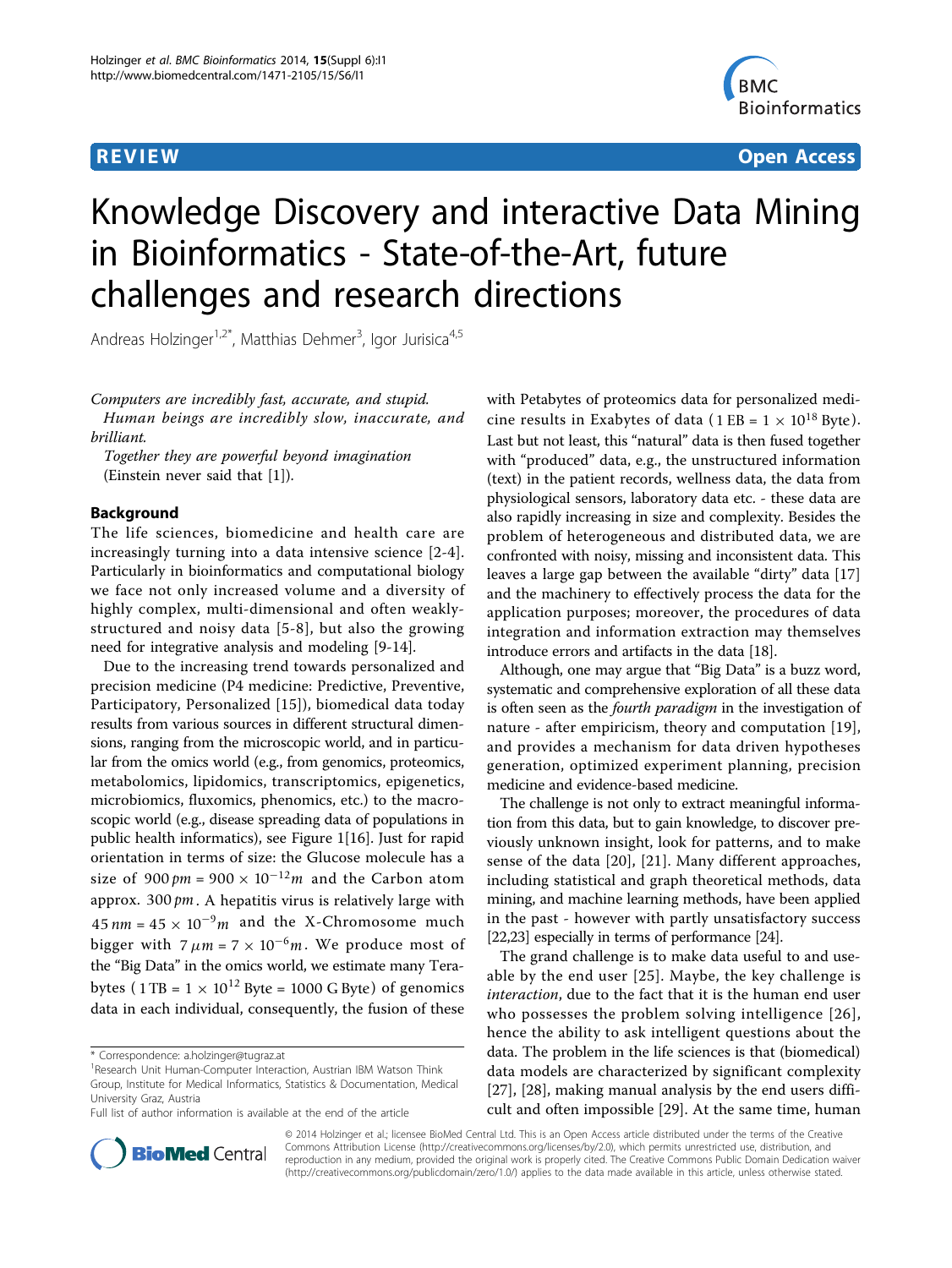<span id="page-1-0"></span>

experts are able to solve complicated problems sometimes intuitively [\[30](#page-6-0)], [[31\]](#page-6-0), [\[32](#page-6-0)], e.g., often without being able to describe the exact rules or processes used during their analysis and problem solving.

Many advances in powerful computational tools [[33](#page-6-0)], [[34](#page-6-0)] in recent years have been developed by separate communities with different philosophies: Machine learning researchers tend to believe in the power of their statistical methods to identify relevant patterns [[35\]](#page-6-0) - mostly automatic, without human intervention [[36](#page-6-0)]; however, the dangers of modelling artefacts grow when end user comprehension and control are diminished [[37](#page-6-0)].

Additionally, mobile, ubiquitous computing and sensors, together with low cost storage, will accelerate this avalanche of data [[38\]](#page-6-0), and there will be a danger of drowning in data but starving for knowledge, as Herbert Simon pointed it out 40 years ago: "A wealth of information creates a poverty of attention and a need to allocate that attention efficiently among the overabundance of information sources that might consume it" [\[39](#page-6-0)].

Consequently, it is a grand challenge to work towards enabling effective human control over powerful machine intelligence by the integration and combination of machine learning methods and advanced visual analytics methods to support insight and decision making [[28,40-44\]](#page-6-0).

We envision effectively tackling these challenges by bringing together the best of two worlds: A synergistic combination of theories, methods and approaches from Human-Computer Interaction (HCI) and Knowledge Discovery from Data (KDD). Such approaches need a trans-disciplinary methodology. For example, the

understanding of complex structures, such as regulatory networks, is a challenging objective and one that cannot be tackled within a single, isolated discipline [[45\]](#page-6-0). Also, advances in network-based methods are enabled by novel applications. This relates to the exploration of methods and measures [\[46](#page-6-0),[47\]](#page-6-0) to investigate global and local structural properties of complex networks or to study their interrelations [[48-50](#page-6-0)]. While the relevant literature of the last decades has portrayed the definition of infinitely many network measures and methods as a relatively simply undertaking; overall, understanding this complex mathematical apparatus has turned out to be very complicated [[51,52](#page-6-0)].

There is no doubt about the usefulness of such techniques in general. However, this branch of science somewhat failed to demonstrate the usefulness and interpretability of the underlying mathematical apparatus. In fact, while this development led to a vast amount of network measures/methods, exploring their structural interpretation and meaning has been often overlooked. This calls for generating more results to interpret the measures/methods more properly.

#### Knowledge Discovery process

The traditional method of turning data into knowledge relied on manual analysis and interpretation by a domain expert in order to find useful patterns in data for decision support. An early example from medical diagnostics includes the work by Reeder & Felson (1977) [\[53\]](#page-6-0). Today, far beyond pattern recognition, this process has been given a variety of names, including: data mining, knowledge extraction, information discovery, information harvesting,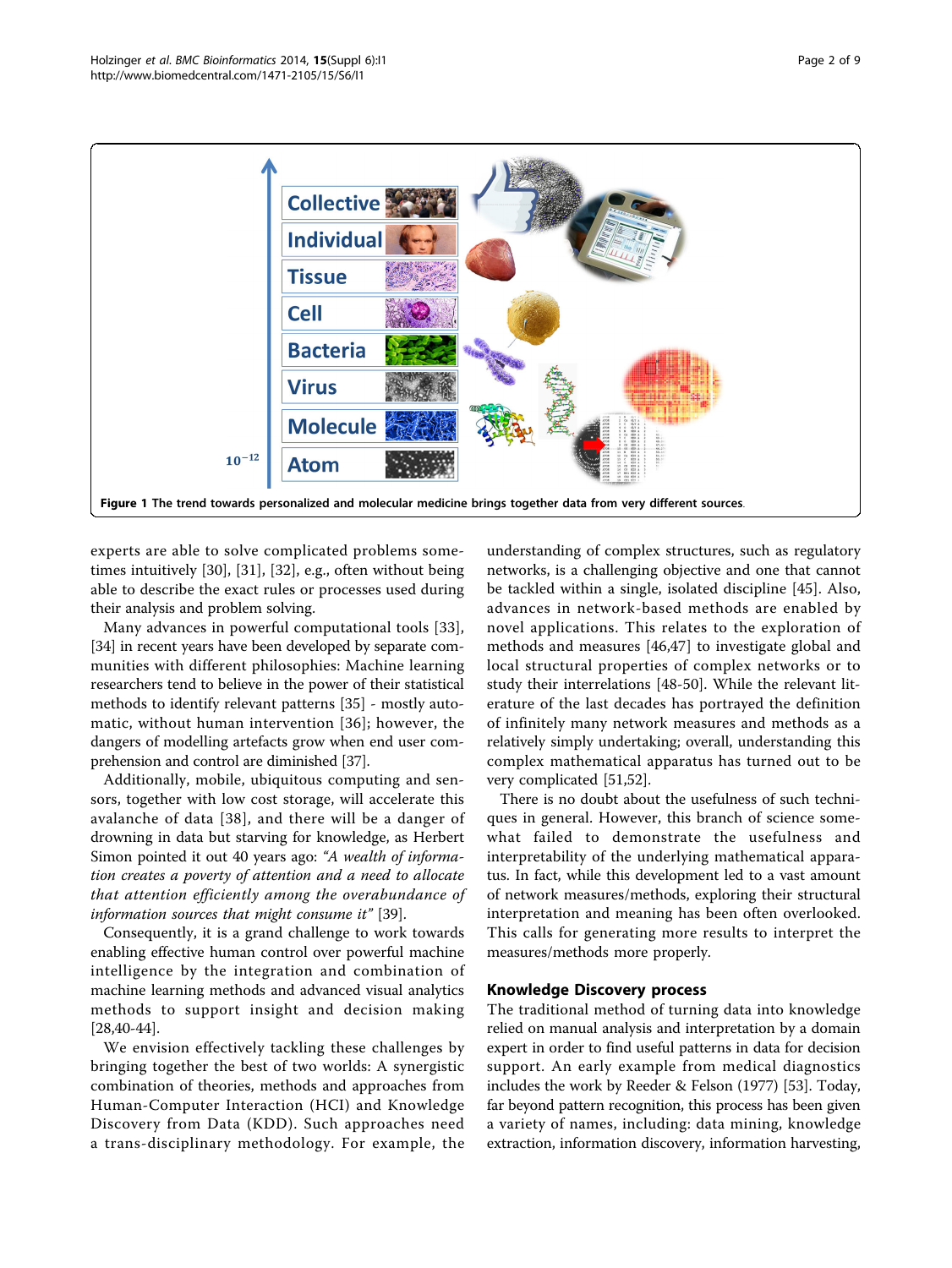data archaeology, and data pattern processing [\[54](#page-6-0)]. In the classic work by Fayyad et al. (1996), [[55](#page-6-0)], this process is described by different steps starting from data selection, pre-processing, data transforming, data mining and interpretation. In this definition, Data Mining is actually a subset of Knowledge Discovery, and although the original notion was Knowledge Discovery in Databases (KDD), today, in order to emphasize that Data Mining is an important subset of the knowledge discovery process, the current most used notion is Knowledge Discovery and Data Mining (KDD). It is important to note that KDD can be seen as a process and encompasses the complete value added chain from the very physical side of data to the very human side of knowledge, the latter defined from a cognitive point of view: knowledge as a set of expectations [[56](#page-7-0)]. We further extend the original definition by Fayyad et al. (1996) by interaction and include the human-into-theloop. Interaction, communication and sensemaking are core topics in Human-Computer Interaction (HCI) [[25,](#page-6-0)[57-61\]](#page-7-0), consequently, a novel approach is to combine HCI & KDD [\[8,44\]](#page-6-0).

The central premise of HCI-KDD is to enable end users interactively to find and characterize previously unknown and potentially useful and usable information. It may be defined in the classical sense as the process of identifying novel data patterns, with the goal of understanding these patterns. The domain expert in Figure [2](#page-3-0) possesses explicit domain knowledge and by enabling them to interactively explore the data sets, they may be able to identify, extract and understand useful information, to gain new, and previously unknown knowledge [\[21\]](#page-6-0).

KDD historically builds on three fields: machine learning; databases and artificial intelligence to design and develop tools and frameworks that let the end users gain insight into the nature of massive data sets [[54\]](#page-6-0), [[24\]](#page-6-0), [\[62](#page-7-0)].

## Future research directions

Figure [2](#page-3-0) illustrates the complete knowledge discovery process, and we will use this "big picture" for the description of some problems and challenges - starting (in this Figure) from right to left - from the computer to the human - segmenting it into four large areas:

# Area 1: Interactive data integration, data fusion and preselection of data sets

Many different biological species (humans, animals, bacteria, virus, plants, ...) deliver large amounts of data, together with the enormous complexity of medicine per se [\[42](#page-6-0)] and the limited computational power in comparison of the complexity of life (and the natural limitations of the Von-Neumann architecture) these pose a lot of problems, which can be divided into three categories:

- Heterogeneous data sources (need for data fusion);
- Complexity of the data (high-dimensionality);
- Noisy, uncertain data, dirty data, the discrepancy between data-information-knowledge (various definitions), Big data sets (when is data big? when manual handling of the data is impossible) [\[24\]](#page-6-0).

In comparison to research systems, commercially available information systems have only limited data fusion capabilities, if any at all [[63\]](#page-7-0). It is a huge challenge to integrate and fuse the biological data together with classical patient records, physiological data or medical image data [[64\]](#page-7-0), [[65\]](#page-7-0). The issues are so big that there is an own conference series called "data integration in the life sciences" [[66\]](#page-7-0).

# Area 2: Interactive sampling, cleansing, preprocessing, mapping

The problem of merging multiple data sets concerning common entities is frequently encountered in KDD, often called the Merge/Purge problem, it is difficult to solve both in scale and accuracy [[67\]](#page-7-0). Cleansing data from impurities is an integral part of every data processing and has led to the development of a broad range of methods to enhance the accuracy and thereby the usability of existing data [\[68\]](#page-7-0). Many machine learning algorithms, for example, struggle with high-dimensional data. This has become well known as the curse of dimensionality [[69](#page-7-0)]. A further issue is that most medical data is incomplete, with missing data values, inconsistent value naming conventions, etc. or requires the detection and removal of duplicate data entries [[70\]](#page-7-0) - so the central goal of data quality poses a number of problems and challenges [\[71](#page-7-0)], [\[72\]](#page-7-0). The quality of data finally, influences the quality of information [\[73\]](#page-7-0).

# Area 3: Interactive advanced data mining methods, pattern discovery

Many data mining methods are designed for collections of objects well-represented in rigid tabular formats. However, besides massive sets of unstructured information and nonstandardized information (text) [[74-76\]](#page-7-0), we are increasingly confronted with large collections of interrelated objects whose natural representation is in point cloud data or typed graphs [[77](#page-7-0)] (e.g., protein structures, protein interaction networks, etc.).

Advanced data mining approaches include:

- 1) graph-based data mining [\[78\]](#page-7-0), [[79](#page-7-0)], [\[80\]](#page-7-0), [[81](#page-7-0)],
- 2) entropy-based data mining [\[47](#page-6-0)[,82\]](#page-7-0), [[83](#page-7-0)-[85\]](#page-7-0), and
- 3) topological data mining [\[86,87\]](#page-7-0).

We emphasize that these approaches are interdisciplinary and complementary albeit having common goals, and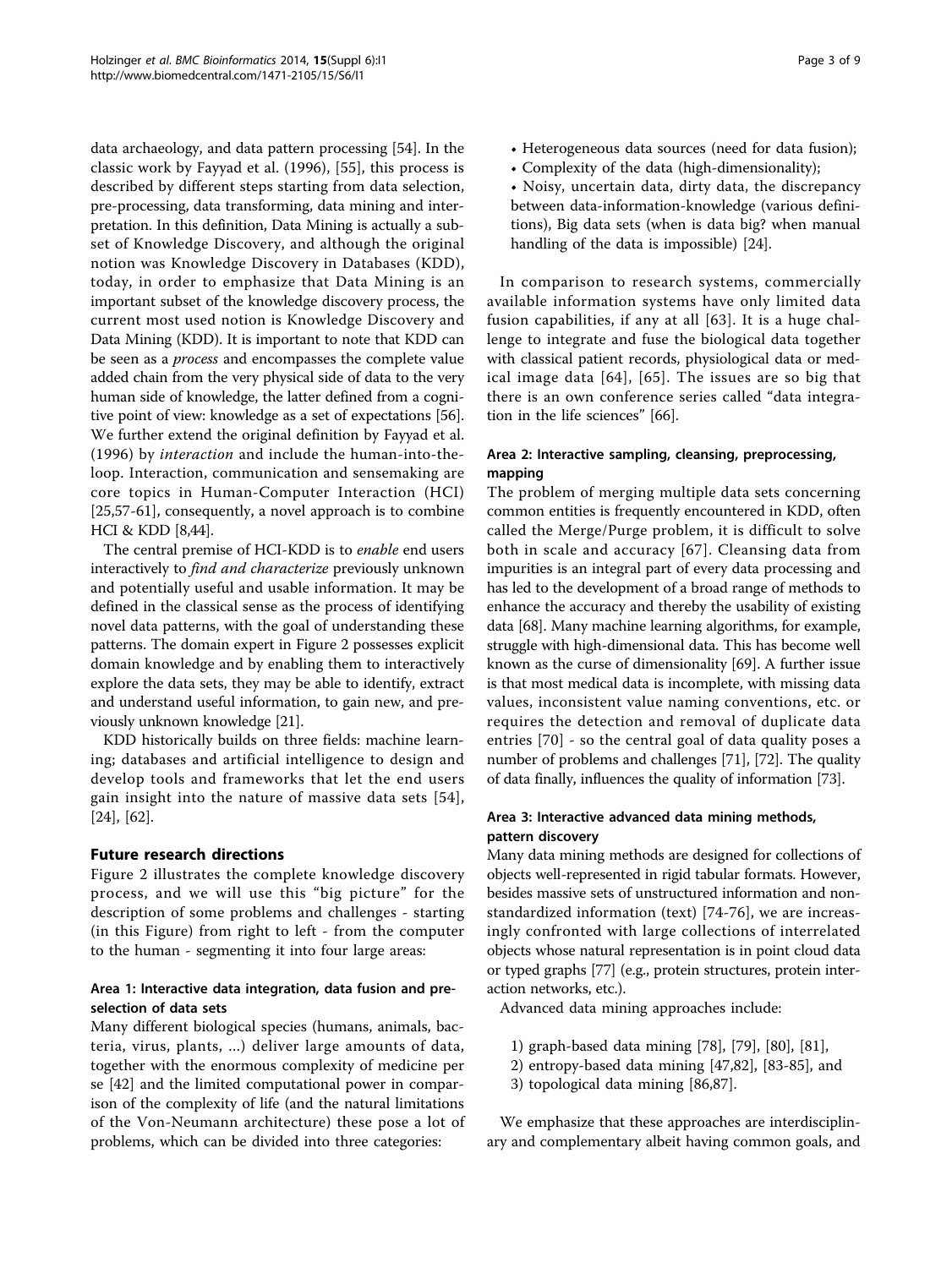<span id="page-3-0"></span>

have been proven useful to perform translational research, e.g., [\[47](#page-6-0)[,82,84,85\]](#page-7-0).

In particular, entropy-based graph analysis is based on using information theory and graph theory. Generally, information theory [[88\]](#page-7-0) relates to quantifying information and to investigating communication processes. To translate this concept to graph theory has been intricate. As a result, various graph entropies have been developed but the literature lacks exploring interrelations with other network measures. An example thereof can be found in [[47\]](#page-6-0). Much future research is necessary in this area in the future.

# Area 4: Interactive visualization, HCI, analytics, decision support

Finally, the results gained by the application of sophisticated algorithms in high dimensional spaces in area 3 must be mapped back to  $\mathbb{R}^2$  because humans have difficulties in comprehending higher dimensional data.

We can say that, while our world is highly dimensional mathematically, we can only perceive lower dimensions. This leads to the definition of visualization as the mapping from the higher into the lower dimensional space, a process

that always suffers the danger of modelling artefacts. Although Visualization is a mature field with a background of several decades, there are still a lot of challenging and open research issues, especially in the context of interactive data mining with application to the biomedical domain. A major issue is the absence of a complete toolset that supports all analysis tasks within a biomedical workflow, including the many steps of data preprocessing [[89](#page-7-0)]. It is very interesting to note that although there are many sophisticated visualization techniques available [\[90](#page-7-0)[-102\]](#page-8-0), these are rarely applied in routine applications, especially in business enterprise hospital information systems, where such approaches really could bring benefits to the professionals. An extremely important issue is the limited time, e.g., in average a medical doctor in a public hospital has only five minutes to make a decision [[103](#page-8-0),[104\]](#page-8-0); This strongly calls for interactive tools. Naive visualization attempts are often ineffective or even actively misleading, due to the fact that the development of effective visualizations is a complex process and requiring a basic understanding of human information-processing and a solid grounding in the existing body of work in the visualization community [\[105](#page-8-0)-[107](#page-8-0)].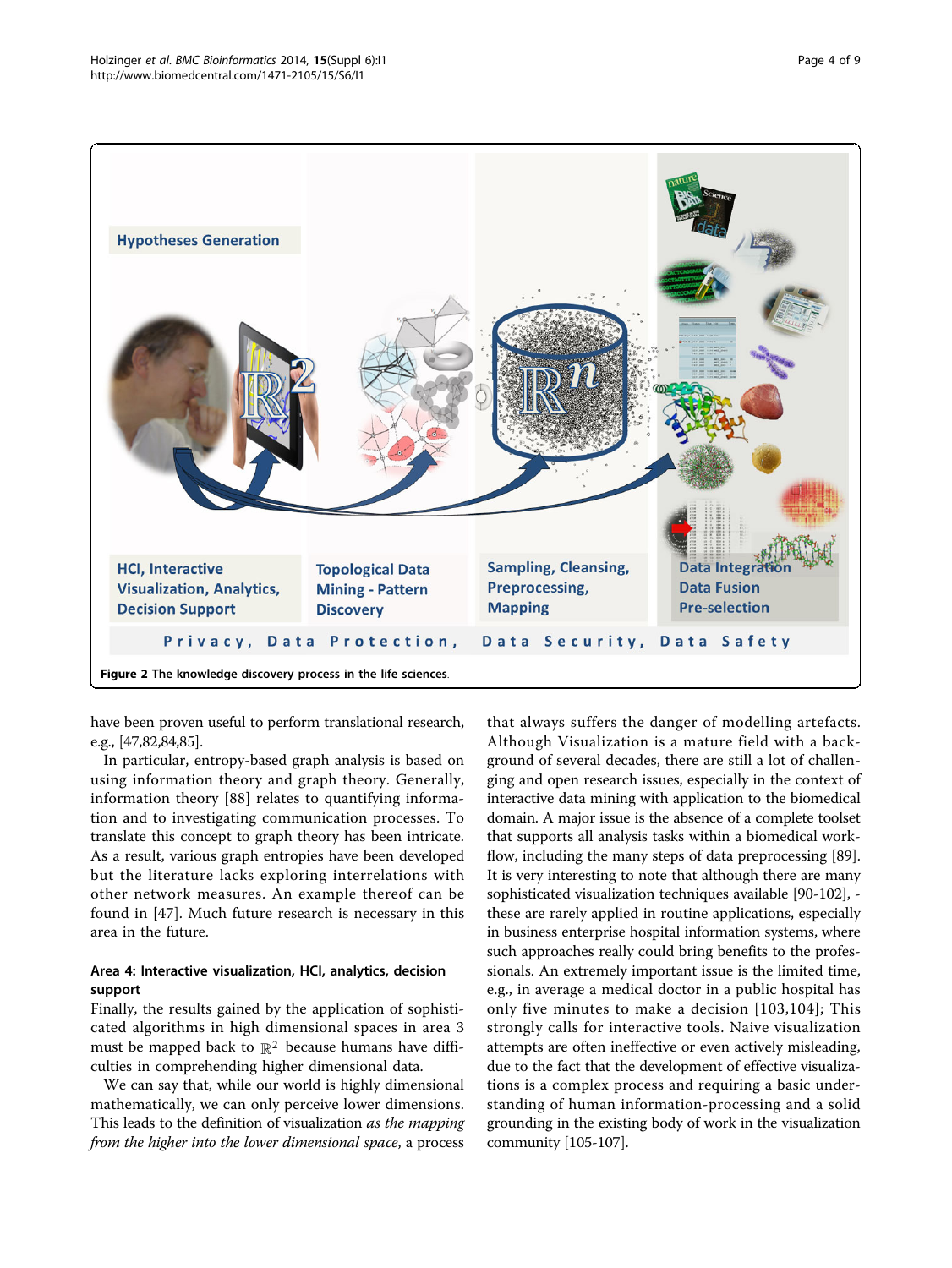# Horizontal area: Privacy, data protection, data security, data safety

Whenever we deal with biomedical data issues of privacy, data protection, data security and data safety and the fair use of data are of paramount importance [\[108](#page-8-0)], including data accessibility, temporal limits, legal restrictions (such as in situations where copyright or patents may be relevant), confidentiality and data provenance. We face a range of research challenges in developing data mining methods to properly handle these complex restrictions.

# Additional aspects to consider

Some additional aspects to consider include:

## Cross-disciplinary cooperation with domain experts

Building a project consortium comprising of experts with complementary expertise but common interests is a success factor in each project. Bringing together domain experts from diverse areas in a cross-disciplinary manner is a challenge to stimulate fresh ideas and encouraging multi-disciplinary work [[109](#page-8-0)]. For example, the application of principles from HCI to data-driven projects in biomedical contexts has been lacking and has been receiving increasing attention in recent years [[59\]](#page-7-0), [[110\]](#page-8-0). In the life sciences domain, experts are both data producers and end users at the same time, knowledge engineers and analysts help to organize, integrate, visualize, analyze and evaluate the data. For example, in "systems biology" intertwining these two may lead to improving both the models and the experimental results. In such complex domains as in biomedicine, we need experts who understand the domain, the problem, and the data sets, hence the context [\[111](#page-8-0)].

## Interpretability

As we broaden workflows for data mining, we have to expand metrics used to evaluate our results. It is no longer sufficient to focus on performance metrics, such as ROC [[112\]](#page-8-0), accuracy, precision and recall (although precision and recall still are the measures in data mining [\[113\]](#page-8-0)), one must also consider how non-functional requirements are satisfied, such as interpretability. In the biomedical domain, where it is necessary to explain or justify the results of a decision, data mining alone is definitely irrelevant: It is necessary to produce results that are explainable to others. In a SIAM conference in 2007 an interesting panel was held, where the panelists including Christos Faloutsos (Carnegie Mellon University), Jerry Friedman (Stanford University), Ajay Royyuru (IBM Research), and Mehran Sahami (Google Research), together with the moderator Haym Hirsh (Rutgers University), formulated a couple of interesting questions, which are very relevant up

to the present [\[23](#page-6-0)], for example: How can we quantitatively and qualitatively measure interpretability? Similar to the concepts of interest or beauty [[114](#page-8-0)], interpretability is in the eye of the beholder and possibly dependent on the previous knowledge and the level of expertise of the decision maker [\[115](#page-8-0)], consequently, we need adaptive tools to satisfy both novices and experts.

#### Computing resources

As our computing machinery evolves, from large mainframe servers to multi-core CPU/GPU clusters we need to optimize data mining algorithms, processes and workflows to best fit the environment. The potential of so-called On-Demand Hardware along with the Software as a Service (SAAS) paradigm [[116\]](#page-8-0) can no longer be denied, and there are several examples yet of Cloud Computing approaches, e.g. in drug discovery research, medical imaging and applications for doctors in rural areas [[117-119](#page-8-0)]. However, much data in biomedicine and healthcare has strict privacy requirements and therefore privacy, security safety and data protection issues are of enormous importance with such future approaches. Major internet companies offer already such services for data-intensive computing and a similar strategy led to the developing of large computing grids for massive data analysis, such as IBM's World Community Grid [\(http://www.worldcommunitygrid.org](http://www.worldcommunitygrid.org)), [\[120\]](#page-8-0).

## Benchmarking against gold-standards

To measure the quality of data mining approaches, the production of benchmarks it very important. These data sets can be used as so-called gold-standards (e.g., [[121-123\]](#page-8-0), which allow us to compare results across competing methods and are thus important for information quality issues [\[124,125\]](#page-8-0).

#### Reproducibility

A big general issue among our modern research communities is that rarely one can reproduce the results of other researchers. Often it is not possible to verify and to replicate experiments, which is the case for example in classical non-computing experimental sciences [[126](#page-8-0)]. One of the major issues is "sloppiness in data handling" and the resulting exponentially growing retraction of papers [[127](#page-8-0)]. So, a mega challenge is in ensuring that results can be replicated from other groups at other places.

#### Embedded data mining

Whilst existing research has shown the value of datadriven science, we need to further integrate knowledge discovery and visualization pipelines into biological and biomedical and especially clinical workflows to take full advantage of their potential [[23\]](#page-6-0).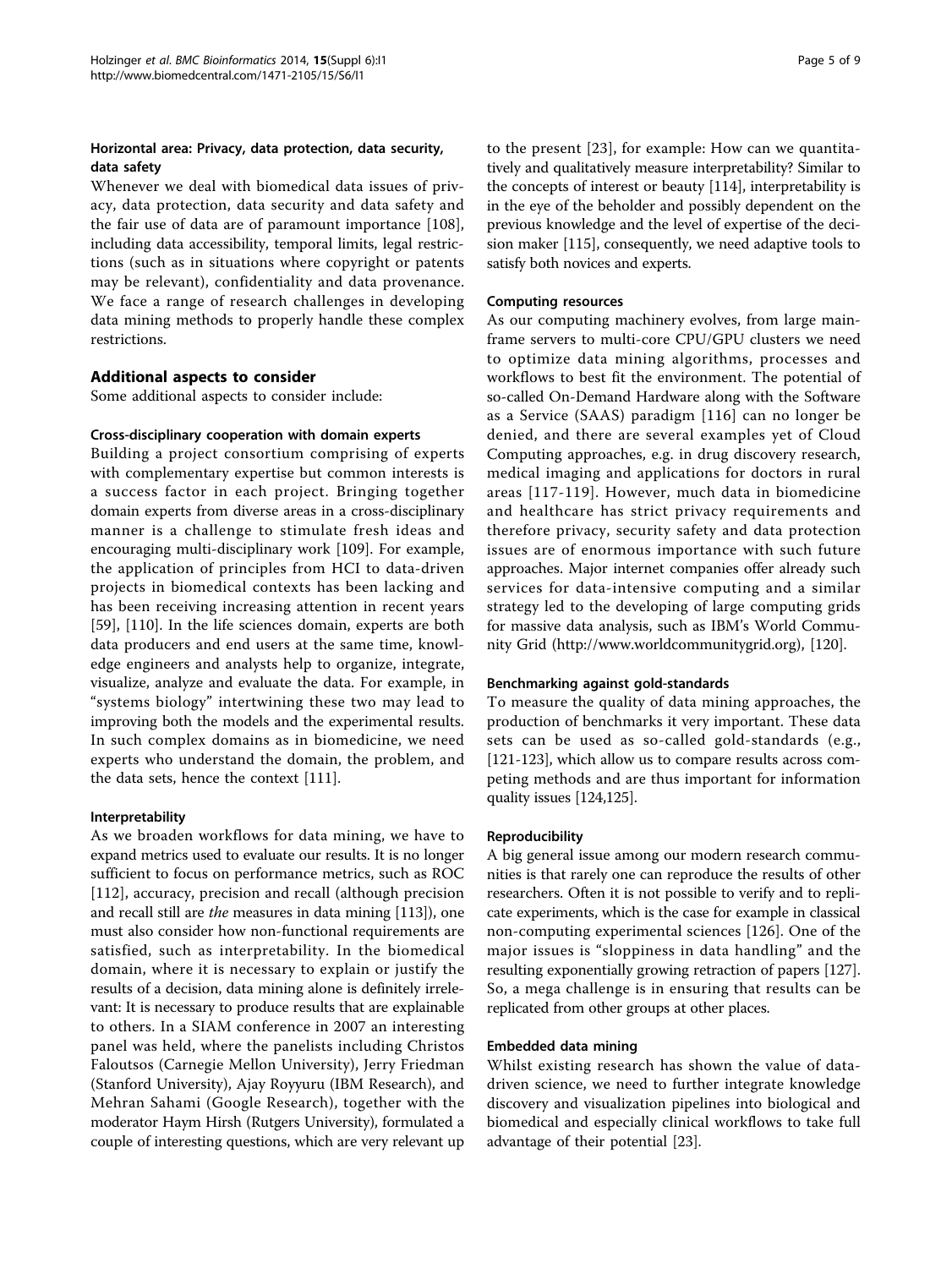#### <span id="page-5-0"></span>Complexity of data analysis methods

Deciding which method is the most suitable for solving a particular data analysis problem is often critical as the interdependencies make the selection non-linear [[128](#page-8-0)]. Hence to perform data analysis efficiently, a deep understanding of the underlying mathematical apparatus is necessary.

#### Conclusion

We are just at the beginning of a turning point towards data intensive life sciences, which entails many challenges and future research directions. Within this overview we have highlighted only a few issues. Summarizing, we may say that the grand challenge is in building frameworks for enabling domain experts to interactively deal with their data sets in order to "ask questions" about the data, for example: "Show me similarities/differences/anomalies of data set  $\times$  and data set Y", hence the discovery of novel, previously unknown patterns in complex data. Which mathematical framework should we use? One challenge is that such a framework must be usable for domain experts without prior training in mathematics or computational sciences. We need machine intelligence to deal with the flood of data, but at the same time we must acknowledge that humans possess certain problem solving and cognition abilities, which are far beyond computation. A possible solution is in the cross-disciplinary combination of aspects of the better of two worlds: Human-Computer Interaction (HCI) and Knowledge Discovery from Data (KDD). A proverb attributed perhaps incorrectly to Albert Einstein illustrates this perfectly: "Computers are incredibly fast, accurate, but stupid. Humans are incredibly slow, inaccurate, but brilliant. Together they may be powerful beyond imagination".

#### Competing interests

All authors declare that they have no competing interests.

#### Authors' information

Andreas Holzinger is head of the Research Unit Human-Computer Interaction, Institute for Medical Informatics at the Medical University Graz, Lead at the HCI-KDD network, head of the first Austrian IBM Watson Think Group, Associate Professor of Applied Informatics at the Faculty of Computer Science, Institute of Information Systems and Computer Media and Lecturer at the Institute of Genomics and Bioinformatics at Graz University of Technology. He serves as consultant for the Canadian, Swiss, French and Dutch Government, for the German Excellence Initiative and as national expert in the European Commission (Lisbon Delegate 2000). Andreas, born 1963, started as an apprentice in IT in 1978; while working as an industrial engineer, he resumed a parallel second-chance education, finished his PhD in Cognitive Science in 1997 and completed his second doctorate (Habilitation) in Computer Science in 2003. Since 1999 participation in leading positions in 30+ R&D multi-national projects, budget 3+ MEUR; 300+ publications, >4000+ citations. Andreas was Visiting Professor in Berlin, Innsbruck, Vienna, London, and Aachen. He is passionate on bringing together Human-Computer Interaction (HCI) and Knowledge Discovery/Data Mining (KDD), with the goal of supporting human intelligence with machine intelligence - to discover new, previously unknown insights into complex biomedical data.<http://www.hci4all.at>

Matthias Dehmer is currently head of the Division for Bioinformatics and Translational Research at UMIT, Austria and a professor of discrete mathematics. He studied mathematics and computer science at the University of Siegen (Germany) where he graduated in 1998. Between 1998 and 2002, he held positions as a mathematical researcher and a business consultant in industry. He joined in 2002 the Department of Computer Science at Darmstadt University of Technology and obtained a PhD in computer science. From 2005 to 2008, he held several research positions at the University of Rostock (Germany), Vienna Bio Center (Austria), Vienna Technical University (Austria) and University of Coimbra (Portugal). Finally, he obtained his habilitation in applied discrete mathematics from the Vienna University of Technology. He has been the head of the Division for Bioinformatics and Translational Research at UMIT, Austria. He has published over 160 publications in applied mathematics and computer science. Moreover, he is an editor of the book series "Quantitative and Network Biology", Wiley-VCH. He organized and co-organized several international scientific conferences and workshops in USA. Also, he recently got a member of the editorial board of Scientific Reports (Nature) and PLoS ONE. <http://www.dehmer.org>

Igor Jurisica is Tier I Canada Research Chair in Integrative Cancer Informatics, is a Senior Scientist at Princess Margaret Cancer Centre, Professor at the University of Toronto and Visiting Scientists at IBM's Centre for Advanced Studies. He is also an Adjunct Professor at the School of Computing, Department of Pathology and Molecular Medicine Queen's U and Department of Computer Science and Engineering at York University. Igor's research focuses on integrative computational biology and the representation, analysis and visualization of high-dimensional data to identify prognostic/predictive signatures, drug mechanism of action and in silico repositioning of drugs. Interests include comparative analysis for mining different integrated data sets (e.g., protein-protein interactions, highdimensional cancer data, and high-throughput screens for protein crystallization).<http://www.cs.toronto.edu/~juris>.

#### Declarations

Publication for this article has been funded by the Research Unit hci4all.at This article has been published as part of BMC Bioinformatics Volume 15 Supplement 6, 2014: Knowledge Discovery and Interactive Data Mining in Bioinformatics. The full contents of the supplement are available online at [http://www.biomedcentral.com/bmcbioinformatics/supplements/15/S6.](http://www.biomedcentral.com/bmcbioinformatics/supplements/15/S6)

#### Authors' details <sup>1</sup>

<sup>1</sup> Research Unit Human-Computer Interaction, Austrian IBM Watson Think Group, Institute for Medical Informatics, Statistics & Documentation, Medical University Graz, Austria. <sup>2</sup>Institute of Information Systems and Computer Media, Graz University of Technology, Austria. <sup>3</sup>Institute for Bioinformatics and Translational Research, UMIT Tyrol, Austria. <sup>4</sup>Departments of Medical Biophysics and Computer Science, University of Toronto, Ontario, Canada. <sup>5</sup>Princess Margaret Cancer Centre and Techna Institute for the Advancement of Technology for Health, University Health Network, IBM Life Sciences Discovery Centre, Ontario, Canada.

#### Published: 16 May 2014

#### References

- Einstein never said that. [\[http://www.benshoemate.com/2008/11/30/](http://www.benshoemate.com/2008/11/30/einstein-never-said-that) [einstein-never-said-that](http://www.benshoemate.com/2008/11/30/einstein-never-said-that)].
- 2. Ranganathan S, Schonbach C, Kelso J, Rost B, Nathan S, Tan T: Towards big data science in the decade ahead from ten years of InCoB and the 1st ISCB-Asia Joint Conference. BMC Bioinformatics 2011, 12(Suppl 13):S1.
- 3. Dhar V: Data science and prediction. Communication of the ACM 2013, 56(12):64-73.
- 4. Kolker E, Özdemir V, Martens L, Hancock W, Anderson G, Anderson N, Aynacioglu S, Baranova A, Campagna SR, Chen R: [Toward more](http://www.ncbi.nlm.nih.gov/pubmed/24456465?dopt=Abstract) [transparent and reproducible omics studies through a common](http://www.ncbi.nlm.nih.gov/pubmed/24456465?dopt=Abstract) [metadata checklist and data publications.](http://www.ncbi.nlm.nih.gov/pubmed/24456465?dopt=Abstract) OMICS: A Journal of Integrative Biology 2014, 18(1):10-14.
- 5. Morik K, Brockhausen P, Joachims T: Combining statistical learning with a knowledge-based approach-a case study in intensive care monitoring. ICML 1999, 99:268-277.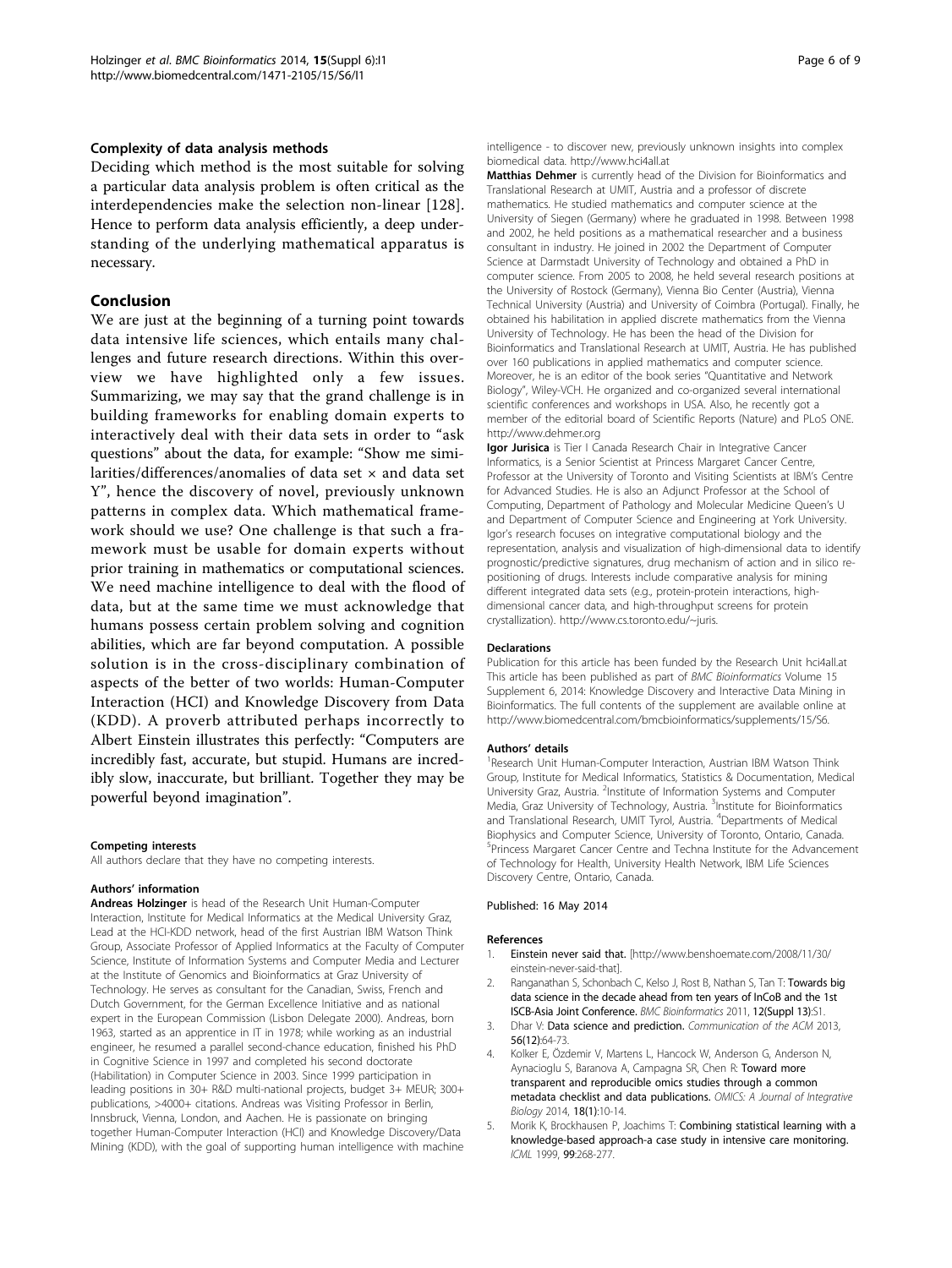- <span id="page-6-0"></span>6. Sultan M, Wigle DA, Cumbaa C, Maziarz M, Glasgow J, Tsao M, Jurisica I: [Binary tree-structured vector quantization approach to clustering and](http://www.ncbi.nlm.nih.gov/pubmed/12169538?dopt=Abstract) [visualizing microarray data.](http://www.ncbi.nlm.nih.gov/pubmed/12169538?dopt=Abstract) Bioinformatics 2002, 18(suppl 1):S111-S119.
- 7. Holzinger A: Weakly Structured Data in Health-Informatics: The Challenge for Human-Computer Interaction. In Proceedings of INTERACT 2011 Workshop: Promoting and supporting healthy living by design; Lisbon (Portugal). IFIP;Baghaei N, Baxter G, Dow L, Kimani S 2011:5-7.
- Holzinger A: On Knowledge Discovery and Interactive Intelligent Visualization of Biomedical Data - Challenges in Human-Computer Interaction & Biomedical Informatics. DATA 2012 Rome, Italy: INSTICC; 2012, 9-20.
- 9. Olshen AB, Hsieh AC, Stumpf CR, Olshen RA, Ruggero D, Taylor BS: [Assessing gene-level translational control from ribosome profiling.](http://www.ncbi.nlm.nih.gov/pubmed/24048356?dopt=Abstract) Bioinformatics 2013, 29(23):2995-3002.
- 10. Li W, Godzik A: [Cd-hit: a fast program for clustering and comparing large](http://www.ncbi.nlm.nih.gov/pubmed/16731699?dopt=Abstract) [sets of protein or nucleotide sequences.](http://www.ncbi.nlm.nih.gov/pubmed/16731699?dopt=Abstract) Bioinformatics 2006, 22(13):1658-1659.
- 11. Pržulj N, Wigle D, Jurisica I: [Functional topology in a network of protein](http://www.ncbi.nlm.nih.gov/pubmed/14960460?dopt=Abstract) [interactions.](http://www.ncbi.nlm.nih.gov/pubmed/14960460?dopt=Abstract) Bioinformatics 2004, 20(3):340-348.
- 12. Bullard JH, Purdom E, Hansen KD, Dudoit S: [Evaluation of statistical](http://www.ncbi.nlm.nih.gov/pubmed/20167110?dopt=Abstract) [methods for normalization and differential expression in mRNA-Seq](http://www.ncbi.nlm.nih.gov/pubmed/20167110?dopt=Abstract) [experiments.](http://www.ncbi.nlm.nih.gov/pubmed/20167110?dopt=Abstract) BMC Bioinformatics 2010, 11.
- 13. Kiberstis PA: All Eyes on Epigenetics. Science 2012, 335(6069):637.
- 14. Barrera J, Cesar-Jr RM, Ferreira JE, Gubitoso MD: [An environment for](http://www.ncbi.nlm.nih.gov/pubmed/15145713?dopt=Abstract) [knowledge discovery in biology.](http://www.ncbi.nlm.nih.gov/pubmed/15145713?dopt=Abstract) Computers in Biology and Medicine 2004, 34(5):427-447.
- 15. Hood L, Friend SH: [Predictive, personalized, preventive, participatory \(P4\)](http://www.ncbi.nlm.nih.gov/pubmed/21364692?dopt=Abstract) [cancer medicine.](http://www.ncbi.nlm.nih.gov/pubmed/21364692?dopt=Abstract) Nature Reviews Clinical Oncology 2011, 8(3):184-187.
- 16. Holzinger A: Biomedical Informatics: Discovering Knowledge in Big Data. New York: Springer; 2014.
- 17. Kim W, Choi B-J, Hong E-K, Kim S-K, Lee D: A taxonomy of dirty data. Data Min Knowl Discov 2003, 7(1):81-99.
- 18. Ouzzani M, Papotti P, Rahm E: Editorial: Introduction to the special issue on data quality. Information Systems 2013, 38(6):885-886.
- 19. Bell G, Hey T, Szalay A: [Beyond the data deluge.](http://www.ncbi.nlm.nih.gov/pubmed/19265007?dopt=Abstract) Science 2009, 323(5919):1297-1298.
- 20. Holzinger A, Stocker C, Bruschi M, Auinger A, Silva H, Fred A: On Applying Approximate Entropy to ECG Signals for Knowledge Discovery on the Example of Big Sensor Data. In Active Media Technologies AMT 2012, LNCS 7669. Springer;R. Huang eaE. Macau 2012:646-657.
- 21. Holzinger A, Scherer R, Seeber M, Wagner J, Müller-Putz G: Computational Sensemaking on Examples of Knowledge Discovery from Neuroscience Data: Towards Enhancing Stroke Rehabilitation. In Information Technology in Bio- and Medical Informatics, Lecture Notes in Computer Science, LNCS 7451.. New York,Springer;Böhm C, Khuri S, Lhotská L, Renda M. Heidelberg 2012:166-168.
- 22. Raymer ML, Doom TE, Kuhn LA, Punch WF: [Knowledge discovery in](http://www.ncbi.nlm.nih.gov/pubmed/18238233?dopt=Abstract) [medical and biological datasets using a hybrid Bayes classifier/](http://www.ncbi.nlm.nih.gov/pubmed/18238233?dopt=Abstract) [evolutionary algorithm.](http://www.ncbi.nlm.nih.gov/pubmed/18238233?dopt=Abstract) IEEE Transactions on Systems Man and Cybernetics Part B-Cybernetics 2003, 33(5):802-813.
- 23. Hirsh H: Data mining research: Current status and future opportunities. Statistical Analysis and Data Mining 2008, 1(2):104-107.
- 24. Jurisica I, Mylopoulos J, Glasgow J, Shapiro H, Casper RF: [Case-based](http://www.ncbi.nlm.nih.gov/pubmed/9475949?dopt=Abstract) [reasoning in IVF: prediction and knowledge mining.](http://www.ncbi.nlm.nih.gov/pubmed/9475949?dopt=Abstract) Artificial intelligence in medicine 1998, 12(1):1-24.
- 25. Holzinger A, Thimbleby H, Beale R: Human-Computer Interaction for Medicine and Health Care (HCI4MED): Towards making Information usable. International Journal of Human-Computer Studies (IJHCS) 2010, 28(6):325-327.
- 26. Simon HA: [Studying Human Intelligence by Creating Artificial](http://www.ncbi.nlm.nih.gov/pubmed/7235350?dopt=Abstract) [Intelligence.](http://www.ncbi.nlm.nih.gov/pubmed/7235350?dopt=Abstract) American Scientist 1981, 69(3):300-309.
- 27. Akil H, Martone ME, Van Essen DC: [Challenges and opportunities in](http://www.ncbi.nlm.nih.gov/pubmed/21311009?dopt=Abstract) [mining neuroscience data.](http://www.ncbi.nlm.nih.gov/pubmed/21311009?dopt=Abstract) Science 2011, 331(6018):708-712.
- 28. Holzinger A: Biomedical Informatics: Computational Sciences meets Life Sciences. Norderstedt: BoD; 2012.
- 29. Dugas M, Schmidt K: Medizinische Informatik und Bioinformatik. Berlin, Heidelberg: Springer; 2003.
- 30. Polanyi M: Personal Knowledge: Towards a Post-Critical Philosophy. Nature Publishing Group; 1974.
- 31. Popper KR: Alles Leben ist Problemlösen München, Zürich: Piper; 1996.
- 32. D'Negri CE, De Vito EL: [Making it possible to measure knowledge,](http://www.ncbi.nlm.nih.gov/pubmed/21050478?dopt=Abstract) [experience and intuition in diagnosing lung injury severity: a fuzzy logic](http://www.ncbi.nlm.nih.gov/pubmed/21050478?dopt=Abstract) [vision based on the Murray score.](http://www.ncbi.nlm.nih.gov/pubmed/21050478?dopt=Abstract) BMC Med Inform Decis Mak 2010, 10.
- 33. Kruse R, Borgelt C, Klawonn F, Moewes C, Steinbrecher M, Held P: Computational Intelligence: A Methodological Introduction. Heidelberg, New York: Springer; 2013.
- 34. Holzinger A, Zupan M: [KNODWAT: A scientific framework application for](http://www.ncbi.nlm.nih.gov/pubmed/23763826?dopt=Abstract) [testing knowledge discovery methods for the biomedical domain.](http://www.ncbi.nlm.nih.gov/pubmed/23763826?dopt=Abstract) BMC Bioinformatics 2013, 14(1):191.
- 35. Zhou J, Lamichhane S, Sterne G, Ye B, Peng H: [BIOCAT: a pattern](http://www.ncbi.nlm.nih.gov/pubmed/24090164?dopt=Abstract) [recognition platform for customizable biological image classification and](http://www.ncbi.nlm.nih.gov/pubmed/24090164?dopt=Abstract) [annotation.](http://www.ncbi.nlm.nih.gov/pubmed/24090164?dopt=Abstract) BMC Bioinformatics 2013, 14(1):291.
- 36. Gao H, Siu WC, Hou CH: Improved techniques for automatic image segmentation. leee Transactions on Circuits and Systems for Video Technology 2001, 11(12):1273-1280.
- 37. Shneiderman B: Inventing Discovery Tools: Combining Information Visualization with Data Mining. Information Visualization 2002, 1(1):5-12.
- 38. Butler D: [2020 computing: Everything, everywhere.](http://www.ncbi.nlm.nih.gov/pubmed/16554773?dopt=Abstract) Nature 2006, 440(7083):402-405.
- 39. Simon HA: Designing Organizations for an Information-Rich World. In Computers, Communication, and the Public Interest. The Johns Hopkins Press; Greenberger M. Baltimore (MD) 1971:37-72.
- 40. Holzinger A: Interacting with Information: Challenges in Human-Computer Interaction and Information Retrieval (HCI-IR). IADIS Multiconference on Computer Science and Information Systems (MCCSIS), Interfaces and Human-Computer Interaction Rome: IADIS; 2011, 13-17.
- 41. Shortliffe EH: Biomedical Informatics: Defining the Science and its Role in Health Professional Education. In Information Quality in e-Health Lecture Notes in Computer Science LNCS 7058. New York: Springer;Holzinger A, Simonic K-M. Heidelberg 2011:711-714.
- 42. Patel VL, Kahol K, Buchman T: [Biomedical Complexity and Error.](http://www.ncbi.nlm.nih.gov/pubmed/21554984?dopt=Abstract) J Biomed Inform 2011, 44(3):387-389.
- 43. Bloice M, Simonic K-M, Kreuzthaler M, Holzinger A: Development of an Interactive Application for Learning Medical Procedures and Clinical Decision Making. In Information Quality in e-Health (Lecture Notes in Computer Science LNCS 7058). Volume 7058. Berlin, Heidelberg, New York: Springer;Holzinger A, Simonic K-M 2011:211-224.
- 44. Holzinger A: Human-Computer Interaction & Knowledge Discovery (HCI-KDD): What is the benefit of bringing those two fields to work together? In Multidisciplinary Research and Practice for Information Systems, Springer Lecture Notes in Computer Science LNCS 8127.. Heidelberg, Berlin, New York: Springer;Alfredo Cuzzocrea CK, Dimitris E. Simos, Edgar Weippl, Lida Xu 2013:319-328.
- 45. Beslon G, Parsons DP, Peña J-M, Rigotti C, Sanchez-Dehesa Y: From digital genetics to knowledge discovery: Perspectives in genetic network understanding. Intelligent Data Analysis 2010, 14(2):173-191.
- Dehmer M: Structural analysis of complex networks. Birkhäuser Boston; 2010.
- 47. Dehmer M, Mowshowitz A: A history of graph entropy measures. Inf Sci 2011, 181(1):57-78.
- 48. Pržulj N, Corneil DG, Jurisica I: [Modeling interactome: scale-free or](http://www.ncbi.nlm.nih.gov/pubmed/15284103?dopt=Abstract) [geometric?](http://www.ncbi.nlm.nih.gov/pubmed/15284103?dopt=Abstract) Bioinformatics 2004, 20(18):3508-3515.
- Dehmer M, Borgert S, Bonchev D: Information inequalities for graphs. In Symmetry: Culture and Science Symmetry in Nanostructures M Diudea 2008, 19(Special):269-284.
- 50. Dehmer M, Varmuza K, Borgert S, Emmert-Streib F: [On entropy-based](http://www.ncbi.nlm.nih.gov/pubmed/19530677?dopt=Abstract) [molecular descriptors: Statistical analysis of real and synthetic chemical](http://www.ncbi.nlm.nih.gov/pubmed/19530677?dopt=Abstract) [structures.](http://www.ncbi.nlm.nih.gov/pubmed/19530677?dopt=Abstract) Journal of chemical information and modeling 2009, 49(7):1655-1663.
- 51. Randic M: On molecular identification numbers. Journal of Chemical Information and Computer Sciences 1984, 24(3):164-175.
- 52. Todeschini R, Consonni V: Handbook of molecular descriptors Hoboken (NJ): Wiley; 2008.
- 53. Reeder MM, Felson B: Gamuts in radiology: comprehensive lists of roentgen differential diagnosis Pergamon Press; 1977.
- 54. Fayyad U, Piatetsky-Shapiro G, Smyth P: The KDD process for extracting useful knowledge from volumes of data. Communications of the ACM 1996, 39(11):27-34.
- 55. Fayyad U, Piatetsky-Shapiro G, Smyth P: From data mining to knowledge discovery in databases. Ai Magazine 1996, 17(3):37-54.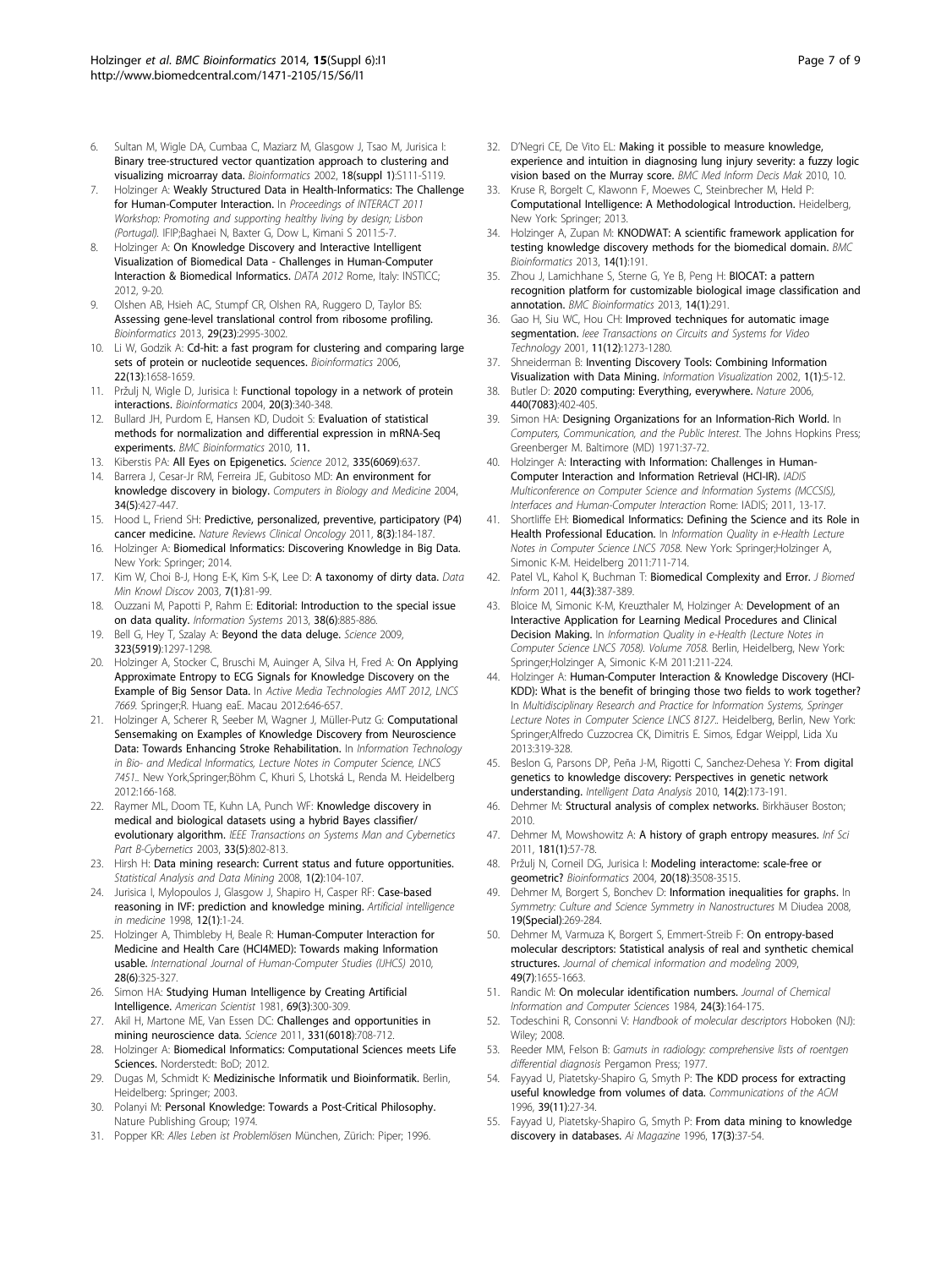- <span id="page-7-0"></span>56. Boisot M, Canals A: Data, information and knowledge: have we got it right? Journal of Evolutionary Economics 2004, 14(1):43-67.
- 57. Nake F, Grabowski S: Human-Computer Interaction viewed as Pseudo-Communication. Knowledge-Based Systems 2001, 14(8):441-447.
- 58. Holzinger A, Ackerl S, Searle G, Sorantin E: Speech Recognition in daily Hospital practice: Human-Computer Interaction Lessons learned. CEMVRC (Central European Multimedia and Virtual Reality Conference): 2004; Vezprém (Hungary) University of Pannonia Press;125-134.
- 59. Blandford A, Attfield S: Interacting with Information. Synthesis Lectures on Human-Centered Informatics 2010, 3(1):1-99.
- 60. Blandford A, Faisal S, Attfield S: Conceptual design for sensemaking. Handbook of Human Centric Visualization New York: Springer; 2014, 253-283.
- 61. Holzinger A, Searle G, Auinger A, Ziefle M: Informatics as Semiotics Engineering: Lessons Learned from Design, Development and Evaluation of Ambient Assisted Living Applications for Elderly People. In Universal Access in Human-Computer Interaction Context Diversity, Lecture Notes in Computer Science, LNCS 6767. Berlin, Heidelberg: Springer;Stephanidis C 2011:183-192.
- 62. Yildirim P, Ekmekci I, Holzinger A: On Knowledge Discovery in Open Medical Data on the Example of the FDA Drug Adverse Event Reporting System for Alendronate (Fosamax). In Human-Computer Interaction and Knowledge Discovery in Complex, Unstructured, Big Data, Lecture Notes in Computer Science, LNCS 7947. Berlin, Heidelberg: Springer;Holzinger A, Pasi G 2013:195-206.
- 63. Bleiholder J, Naumann F: Data fusion. ACM Computing Surveys (CSUR) 2008,  $41(1):1$
- 64. Wiltgen M, Holzinger A, Groell R, Wolf G, Habermann W: Usability of Image fusion: optimal opacification of vessels and squamous cell carcinoma in CT scans. Springer Elektrotechnik & Informationstechnik, e&i 2006, 123(4):156-162.
- 65. Viceconti M, Taddei F, Montanari L, Testi D, Leardini A, Clapworthy G, Jan SV: [Multimod data manager: A tool for data fusion.](http://www.ncbi.nlm.nih.gov/pubmed/17582647?dopt=Abstract) Computer Methods and Programs in Biomedicine 2007, 87(2):148-159.
- 66. Baker CJ, Butler G, Jurisica I: Data Integration in the Life Sciences: 9th International Conference, DILS 2013, Montreal, Canada, July 11-12, 2013, Proceedings. Springer Publishing Company, Incorporated; 2013.
- 67. Hernández MA, Stolfo SJ: Real-world data is dirty: Data cleansing and the merge/purge problem. Data Min Knowl Discov 1998, 2(1):9-37.
- 68. Müller H, Freytag J-C: Problems, methods, and challenges in comprehensive data cleansing. Professoren des Inst. Für Informatik; 2005.
- 69. Catchpoole DR, Kennedy P, Skillicorn DB, Simoff S: [The Curse of](http://www.ncbi.nlm.nih.gov/pubmed/21041706?dopt=Abstract) [Dimensionality: A Blessing to Personalized Medicine.](http://www.ncbi.nlm.nih.gov/pubmed/21041706?dopt=Abstract) J Clin Oncol 2010, 28(34):E723-E724.
- 70. Lee ML, Lu H, Ling TW, Ko YT: Cleansing data for mining and warehousing. Database and Expert Systems Applications: 1999 Springer;751-760.
- 71. Elloumi M, Zomaya AY: Biological Knowledge Discovery Handbook: Preprocessing, Mining and Postprocessing of Biological Data. John Wiley & Sons; 201323.
- 72. Jarke M, Jeusfeld MA, Quix C, Vassiliadis P: Architecture and Quality in Data Warehouses. Seminal Contributions to Information Systems Engineering. Springer; 2013, 161-181.
- 73. Holzinger A, Simonic K-M: Information Quality in e-Health. Lecture Notes in Computer Science LNCS 7058. Heidelberg, Berlin, New York: Springer; 2011.
- 74. Kreuzthaler M, Bloice M, Simonic K-M, Holzinger A: Navigating through Very Large Sets of Medical Records: An Information Retrieval Evaluation Architecture for Non-standardized Text. In Information Quality in e-Health, Lecture Notes in Computer Science, LNCS 7058. Springer Berlin Heidelberg; Holzinger A, Simonic K-M 2011:455-470.
- 75. Holzinger A, Simonic KM, Yildirim P: Disease-Disease Relationships for Rheumatic Diseases: Web-Based Biomedical Textmining an Knowledge Discovery to Assist Medical Decision Making. IEEE 36th Annual Computer Software and Applications Conference (COMPSAC): 16-20 July 2012 2012; Izmir, Turkey 573-580.
- 76. Petz G, Karpowicz M, Fürschuß H, Auinger A, Winkler S, Schaller S, Holzinger A: On Text Preprocessing for Opinion Mining Outside of Laboratory Environments. In Active Media Technology, Lecture Notes in Computer Science, LNCS 7669.. Berlin Heidelberg: Springer;Huang R, Ghorbani A, Pasi G, Yamaguchi T, Yen N, Jin B 2012:618-629.
- 77. Jurack S, Taentzer G: A component concept for typed graphs with inheritance and containment structures. Graph Transformations Springer; 2010, 187-202.
- 78. Cook DJ, Holder LB: Graph-based data mining. IEEE Intell Syst Appl 2000. 15(2):32-41.
- 79. Fischer I, Meinl T: Graph based molecular data mining An overview. 2004 IEEE International Conference on Systems, Man & Cybernetics. New York: IEEE; 2004, 4578-4582.
- 80. Wang F, Jin R, Agrawal G, Piontkivska H: Graph and topological structure mining on scientific articles. In Proceedings of the 7th leee International Symposium on Bioinformatics and Bioengineering, Vols I and Ii; New York. IEEE;Yang MQ, Zhu MM, Zhang Y, Arabnia HR, Deng Y, Bourbakis N 2007:1318-1322.
- 81. Shelokar P, Quirin A, Cordon O: A multiobjective evolutionary programming framework for graph-based data mining. Inf Sci 2013, 237:118-136.
- 82. Koslicki D: [Topological entropy of DNA sequences.](http://www.ncbi.nlm.nih.gov/pubmed/21317142?dopt=Abstract) Bioinformatics 2011, 27(8):1061-1067.
- 83. Holzinger A, Stocker C, Peischl B, Simonic K-M: On Using Entropy for Enhancing Handwriting Preprocessing. Entropy 2012, 14(11):2324-2350.
- 84. Holzinger A, Stocker C, Bruschi M, Auinger A, Silva H, Gamboa H, Fred A: On Applying Approximate Entropy to ECG Signals for Knowledge Discovery on the Example of Big Sensor Data. In Active Media Technology, Lecture Notes in Computer Science, LNCS 7669.. Berlin Heidelberg: Springer; Huang R, Ghorbani A, Pasi G, Yamaguchi T, Yen N, Jin B 2012:646-657.
- 85. Holzinger A, Ofner B, Stocker C, Valdez AC, Schaar AK, Ziefle M, Dehmer M: On Graph Entropy Measures for Knowledge Discovery from Publication Network Data. In Multidisciplinary Research and Practice for Information Systems, Springer Lecture Notes in Computer Science LNCS 8127.. Heidelberg, Berlin: Springer;Cuzzocrea A, Kittl C, Simos DE, Weippl E, Xu L 2013:354-362.
- 86. Singh G, Mémoli F, Carlsson G: Topological methods for the analysis of high dimensional data sets and 3D object recognition. Eurographics Symposium on Point-Based Graphics: 2007 Euro Graphics Society;91-100.
- 87. Epstein C, Carlsson G, Edelsbrunner H: Topological data analysis. Inverse Probl 2011, 27(12).
- 88. Shannon CE, Weaver W: The Mathematical Theory of Communication. Urbana (IL): University of Illinois Press; 1949.
- 89. Jeanquartier F, Holzinger A: On Visual Analytics And Evaluation In Cell Physiology: A Case Study. In Multidisciplinary Research and Practice for Information Systems, Springer Lecture Notes in Computer Science LNCS 8127.. Heidelberg, Berlin: Springer;Cuzzocrea A, Kittl C, Simos DE, Weippl E, Xu L 2013:495-502.
- 90. Keim D: Pixel-oriented visualization techniques for exploring very large databases. Journal of Computational and Graphical Statistics 1996, 5(1):58-77.
- 91. Fayyad U, Grinstein GG, Wierse A: Information Visualization in Data Mining and Knowledge Discovery. San Francisco et al.: Morgan Kaufmann; 2002.
- 92. Kosara R, Miksch S: [Visualization methods for data analysis and planning](http://www.ncbi.nlm.nih.gov/pubmed/12467798?dopt=Abstract) [in medical applications.](http://www.ncbi.nlm.nih.gov/pubmed/12467798?dopt=Abstract) International Journal of Medical Informatics 2002, 68(1-3):141-153.
- 93. Lee JP, Carr D, Grinstein G, Kinney J, Saffer J: The Next Frontier for Bioand Cheminformatics Visualization. IEEE Computer Graphics and Applications 2002, 22(5):6-11.
- 94. Ware C: Information Visualization: Perception for Design (Interactive Technologies) 2nd Edition. San Francisco: Morgan Kaufmann; 2004.
- 95. Inselberg A: Visualization of concept formation and learning. Kybernetes: The International Journal of Systems and Cybernetics 2005, 34(1/2):151-166.
- Hauser H, Hagen H, Theisel H: Topology-based methods in visualization. London: Springer; 2007.
- 97. Wiltgen M, Holzinger A, Tilz GP: Interactive Analysis and Visualization of Macromolecular Interfaces Between Proteins. In HCI and Usability for Medicine and Health Care Lecture Notes in Computer Science (LNCS 4799).. Berlin, Heidelberg, New York: Springer;Holzinger A 2007:199-212.
- 98. Gehlenborg N, Brazma A: Visualization of large microarray experiments with space maps. BMC Bioinformatics 2009, 10(Suppl 13):O7.
- Aigner W, Miksch S, Schumann H, Tominski C: Visualization of Time-Oriented Data. Human-Computer Interaction Series. London: Springer; 2011.
- 100. Pascucci V, Tricoche X, Hagen H, Tierny J: Topological Methods in Data Analysis and Visualization: Theory, Algorithms, and Applications. Berlin, Heidelberg: Springer; 2011.
- 101. Schroeder D, Kowalewski T, White L, Carlis J, Santos E, Sweet R, Lendvay TS, Reihsen T, Keefe DF: Exploratory Visualization of Surgical Training Databases for Improving Skill Acquisition. Computer Graphics and Applications, IEEE 2012, 32(6):71-81.